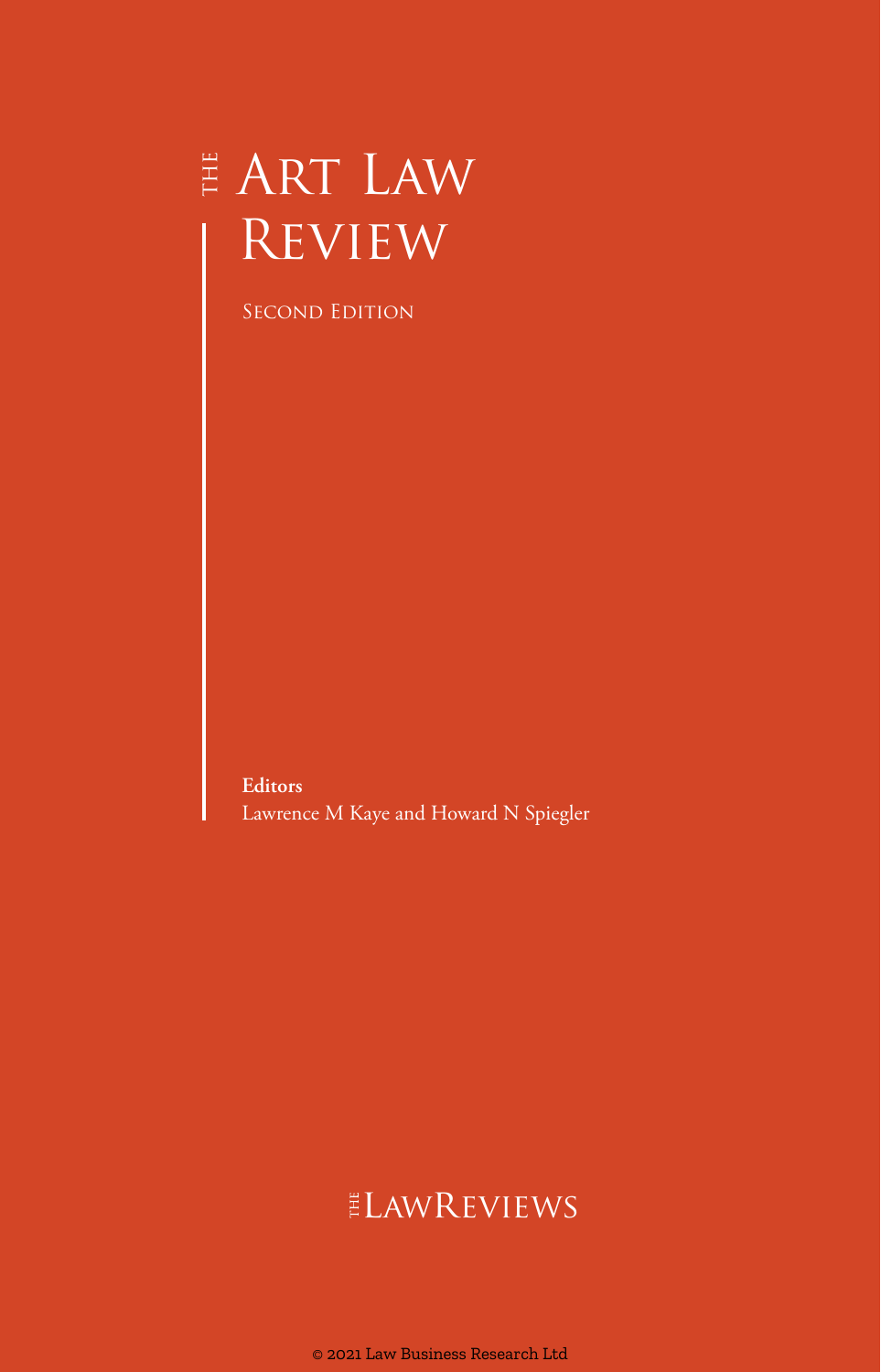# $\overset{\scriptscriptstyle \mathrm{H}}{\scriptscriptstyle \mathrm{F}}$  ART LAW Review

Second Edition

Reproduced with permission from Law Business Research Ltd This article was first published in December 2021 For further information please contact Nick.Barette@thelawreviews.co.uk

**Editors** Lawrence M Kaye and Howard N Spiegler

# ELAWREVIEWS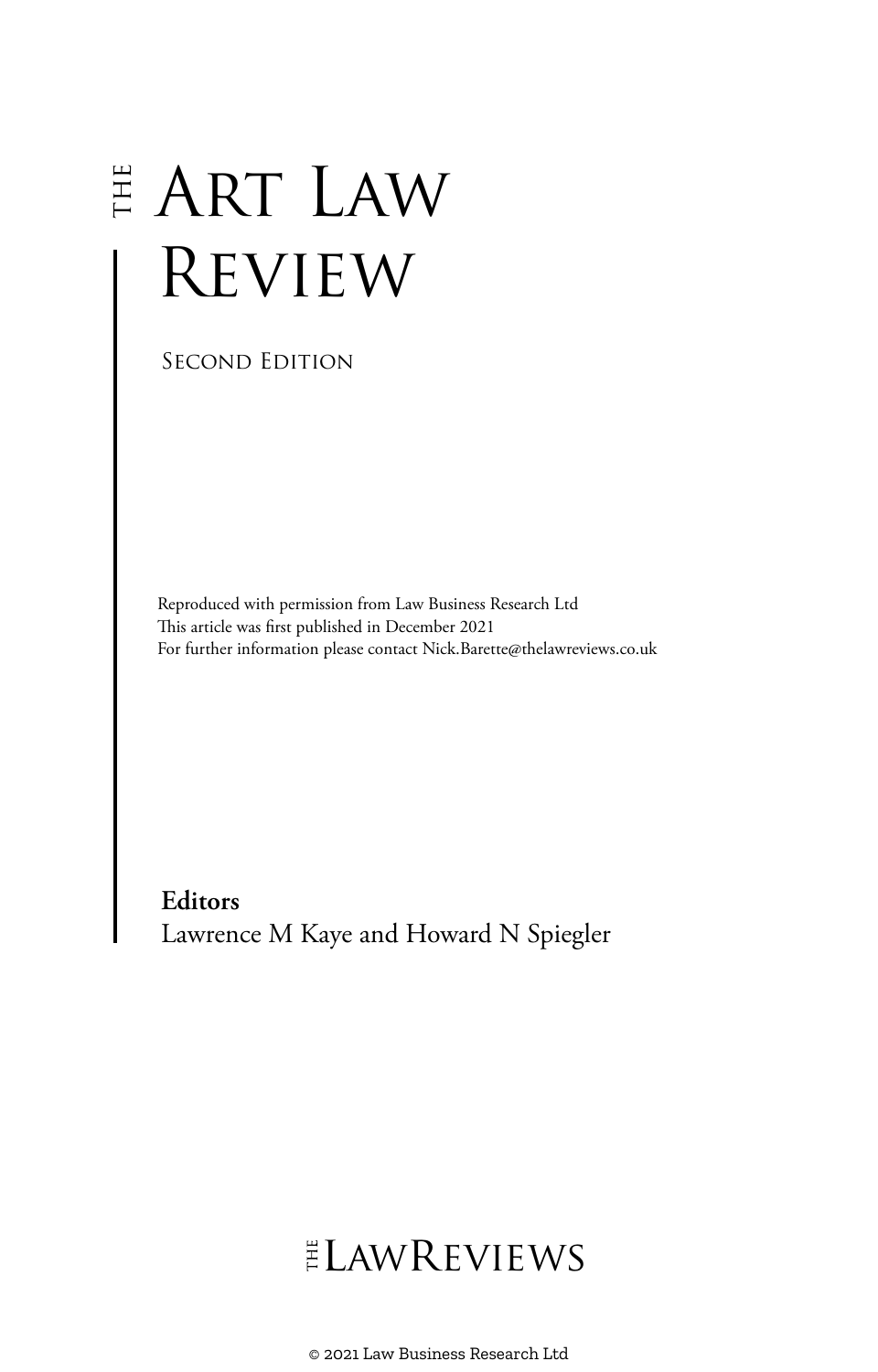# CONTENTS

|           | Lawrence M Kaye and Howard N Spiegler                                           |
|-----------|---------------------------------------------------------------------------------|
| Part I    | <b>General Papers</b>                                                           |
| Chapter 1 | Pierre Valentin and Mona Yapova                                                 |
| Chapter 2 | ASSIGNING BURDENS OF DILIGENCE IN AUTHENTICITY DISPUTES 12<br>William L Charron |
| Chapter 3 | ART DISRUPTION: ART AND TECHNOLOGY IN THE<br>Massimo Sterpi                     |
| Chapter 4 | Barry Werbin                                                                    |
| Chapter 5 | MORAL RIGHTS OF THE ARTIST, NOT A TRIFLE BUT A TOKEN: AN<br>Irina Tarsis        |
| Chapter 6 | THE MEDIATION AND ARBITRATION OF INTERNATIONAL<br>Luke Nikas and Maaren A Shah  |
| Chapter 7 | Leila A Amineddoleh                                                             |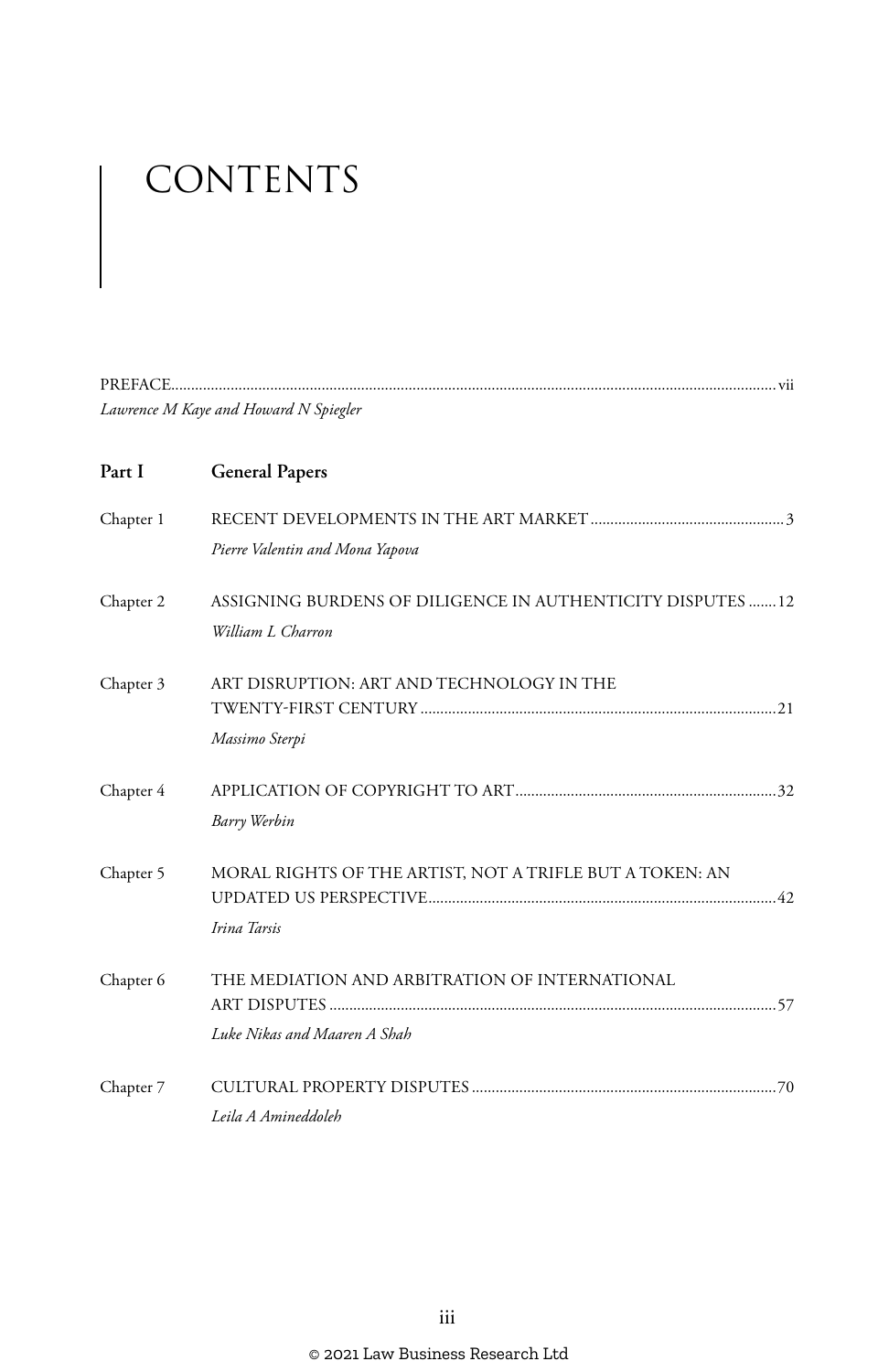| Part II    | Jurisdictions                                                               |     |
|------------|-----------------------------------------------------------------------------|-----|
| Chapter 8  |                                                                             |     |
|            | Janine Lapworth                                                             |     |
| Chapter 9  |                                                                             |     |
|            | Peter M Polak and Philipp Felbermair                                        |     |
| Chapter 10 |                                                                             |     |
|            | Lucie Lambrecht and Lucy Ryan                                               |     |
| Chapter 11 |                                                                             |     |
|            | Marcílio Toscano Franca Filho and Gustavo Tanouss de Miranda Moreira        |     |
| Chapter 12 |                                                                             |     |
|            | Alexander Herman                                                            |     |
| Chapter 13 |                                                                             |     |
|            | Jean-François Canat, Philippe Hansen, Line-Alexa Glotin and Laure Assumpçao |     |
| Chapter 14 |                                                                             |     |
|            | Katharina Garbers-von Boehm                                                 |     |
| Chapter 15 |                                                                             |     |
|            | Dimitris E Paraskevas                                                       |     |
| Chapter 16 |                                                                             |     |
|            | Angus Forsyth                                                               |     |
| Chapter 17 |                                                                             |     |
|            | Kamala Naganand, Spandana Ashwath and Anusha Madhusudhan                    |     |
| Chapter 18 |                                                                             | 203 |
|            | Giuseppe Calabi                                                             |     |
| Chapter 19 |                                                                             |     |
|            | Makoto Shimada and Taku Tomita                                              |     |
| Chapter 20 |                                                                             |     |
|            | Gert Jan van den Bergh, Martha Visser and Auke van Hoek                     |     |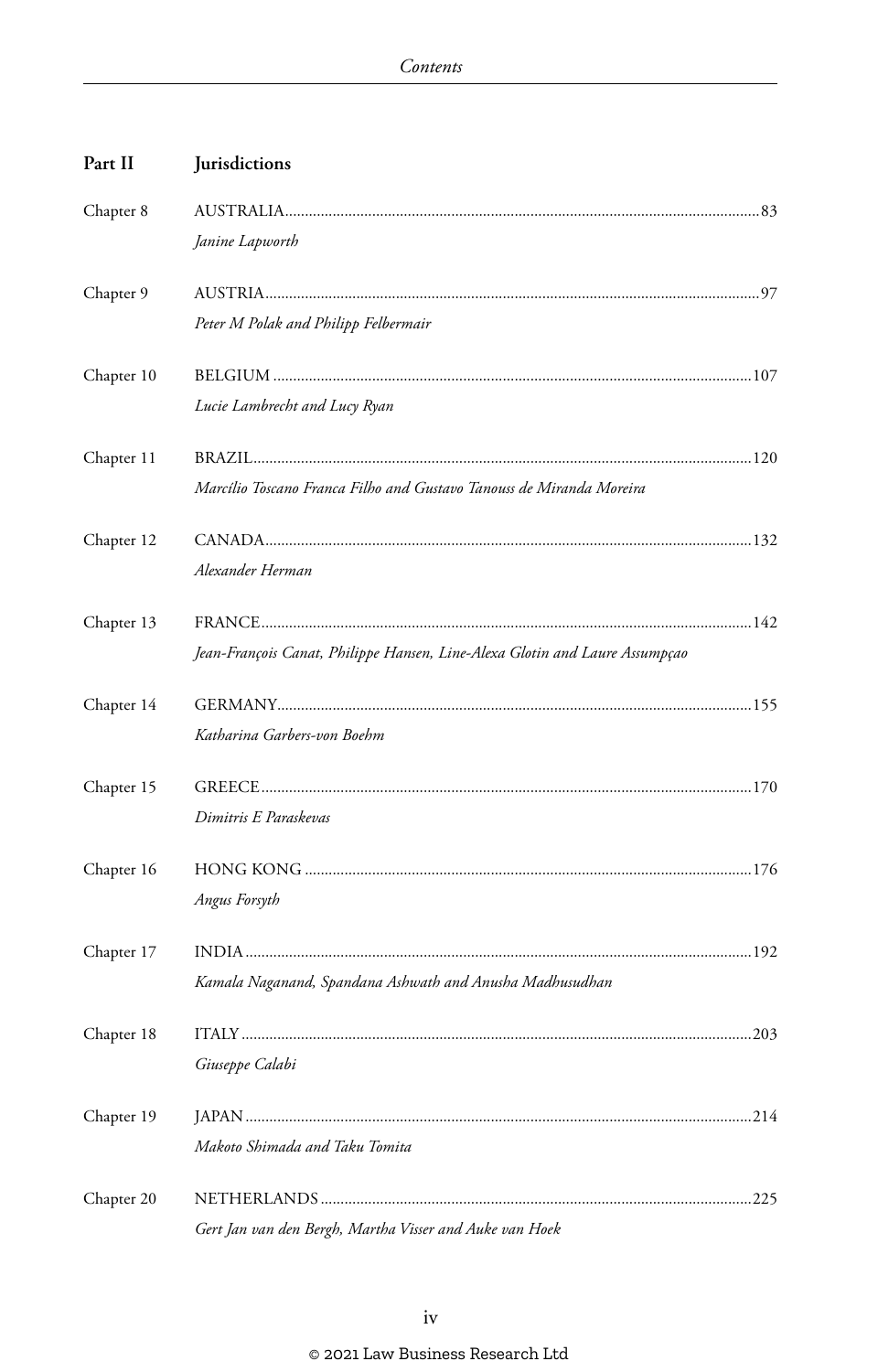| Chapter 21               | Matvey Levant and Tatiana Polevshchikova                                |  |
|--------------------------|-------------------------------------------------------------------------|--|
| Chapter 22               | Rafael Mateu de Ros and Patricia Fernández Lorenzo                      |  |
| Chapter 23               | Marc-André Renold and Peter Mosimann                                    |  |
| Chapter 24               | Zeynep Hekim Bülbül and Zeynep Ökke                                     |  |
| Chapter 25               | Gregor Kleinknecht and Anastassia Dimmek                                |  |
| Chapter 26               | Lawrence M Kaye, Howard N Spiegler, Yaél M Weitz and Gabrielle C Wilson |  |
| Chapter 27               | Sara Nyaradzo Moyo                                                      |  |
| Appendix 1<br>Appendix 2 |                                                                         |  |
|                          |                                                                         |  |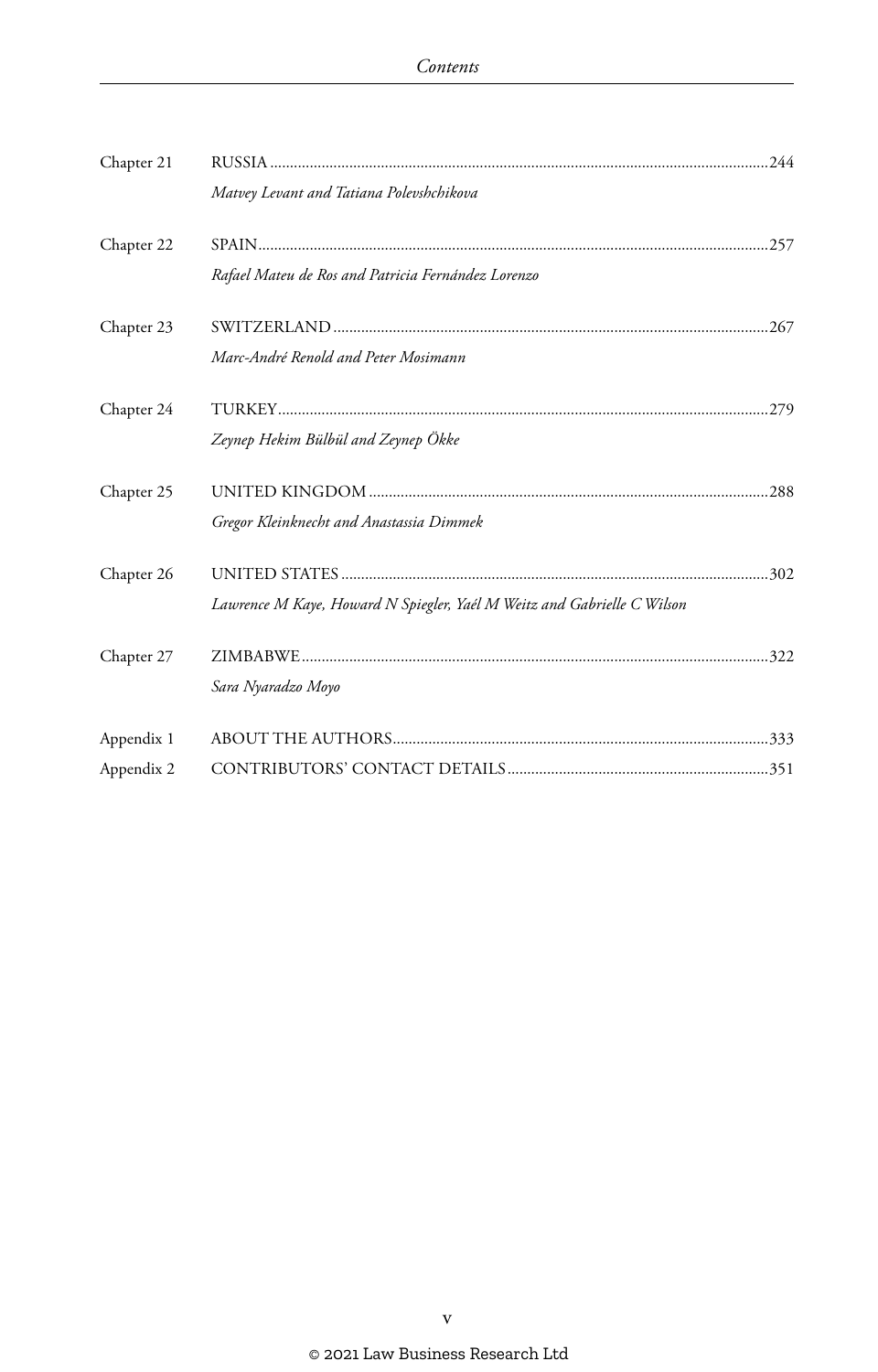**Chapter 9**

## AUSTRIA

*Peter M Polak and Philipp Felbermair*<sup>1</sup>

#### **I INTRODUCTION**

The Austrian art market generates an estimated US\$2 billion of revenue per year and currently accounts for 2 per cent of the art market in the EU.<sup>2</sup> Its significance for the Austrian economy as a whole is relatively high because – in a global context – the art industry generates more jobs per capita in Austria than it does in any other country.

Next to the large international auction houses, the market is dominated by local player Dorotheum, the largest auction house in continental Europe. Smaller auction houses and a rising number of trade shows round up the offer for fine arts.

Add a rich musical tradition and corresponding education, an opera house and concert halls of world repute, and you get the gist of the art sector's significance to both tourism and the national economy.

#### **II THE YEAR IN REVIEW**

Since 2020, the covid-19 pandemic has had a significant impact on the Austrian art industry and society as a whole. Concrete data for Austria on losses or sales revenues of galleries as well as the art and antiques trade are not available as concerned parties have not disclosed numbers. However, there are indicators that provide clues in this regard. Specifically, the Austrian external trade statistics, which record Austrian trade in goods with third countries as well as with EU countries. According to preliminary data from the Austrian Statistics Bureau, surprisingly more art was exported in 2020 than in 2019, in contrast to the globally attested decline in exports of art objects. However, less art was imported into Austria. Between January and December 2020, art objects, collectors' items and antiques worth  $£156.5$  million were exported, indicating a slight increase from  $£154.3$  million in 2019.<sup>3</sup>

At the time of writing, the pandemic is still ongoing. In addition to the overriding issue of covid-19, the restitution of Nazi-looted art continues to be an issue. However, there seems to be a tendency to publicise these cases less, and give them a lower profile, than in the past.

2 Depending on the source of the estimate; the numbers available vary significantly; www.derstandard.at/ story/2000054364980/kunstmarkt-erwirtschaftet-milliarden; https://de.statista.com/statistik/daten/ studie/309409/umfrage/aufteilung-des-kunstmarkts-in-der-eu-nach-laendern/.

<sup>1</sup> Peter M Polak is a partner and Philipp Felbermair is an associate at Polak & Partner Attorneys-at-Law.

<sup>3</sup> www.derstandard.at/story/2000127525097/pandemie-beschert-heimischem-kunstmarkt-negativeaussenhandelsbilanz.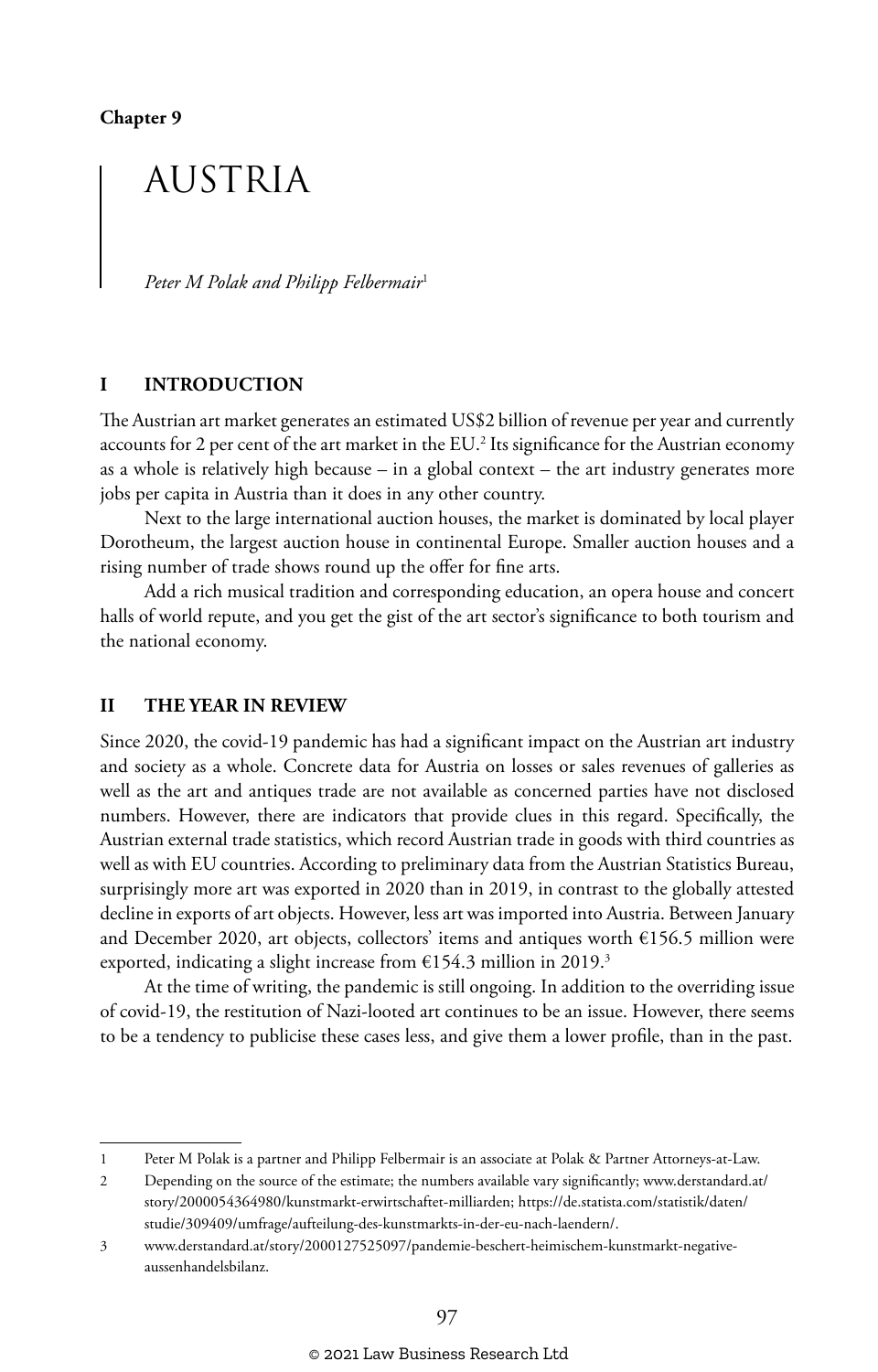#### **III ART DISPUTES**

#### **i Title in art**

We focus on the title and transfer of property based on a purchase contract. Other civil contract types (e.g., service contracts) or non-contractual transfers (e.g., inheritance) are, of course, also possible and common, but rarely lead to title issues.

Purchase contracts, according to Austrian law, come into force through concordant declarations of intent regarding the object and price by both buyer and seller. Determinability of object and price are sufficient. Even the mere offer to sell or purchase extends limited binding effects. In light of the principle of *nemo plus iuris transferre potest quam ipse habet*,<sup>4</sup> the seller is required to either be proprietor of the good sold or authorised to dispose of the good.

Under certain circumstances it is possible to acquire property even if the seller lacks both these prerequisites. One option is the good faith acquisition of property, which requires a transaction against payment and, further, that one of three conditions set forth in the law must apply:

- *a* purchase at a public auction;
- *b* purchase from an entrepreneur; or
- *c* purchase from a person of trust.

In practice, the most important of these is the acquisition from an entrepreneur. More precisely, the purchase has to be within the framework of his or her business. Further requirements include a technically successful acquisition of property (if property of seller were assumed). Most importantly, a transfer of ownership must take place in the sense that the modus of the transaction is effective. It does not matter which modus was chosen.

The requirements set for the good faith of the buyer are strict. Even slight negligence hinders good faith. The buyer will be considered to have acted in good faith if he or she 'neither knew nor was supposed to know' that the object did not belong to the seller.<sup>5</sup> Further, good faith is presumed by law.6 Therefore, the burden of proof of its lack lies with the opposing party (i.e., in general, the person demanding restitutions). These good faith requirements pertain only to the buyer. Whether the seller is in good faith is irrelevant for the acquisition. Good faith acquisition of ownership can also take place for stolen or looted works of art.

There is a limited duty of inquiry. The information provided by the seller must be subjected to a critical assessment. However, if the buyer had to raise well-founded suspicions due to the general conditions of the purchase (low price or knowledge about the previous owner, etc.), the buyer is obligated to investigate more thoroughly. However, the extent of this obligation, and the question of whether there is a general obligation to investigate in detail, are a matter of scholarly dispute. If the suspicion is dispelled in the course of the investigation, the buyer is considered bona fide. Relevant databases of stolen or looted art help to counteract the acquisition of property in good faith.

A professional gallery owner or museum must meet higher requirements in terms of good faith than an inexperienced buyer. Gallery owners and art dealers are subject to the

<sup>4</sup> See Section 442 of the Austrian Civil Code.

<sup>5</sup> id., Section 368.

<sup>6</sup> id., Section 328.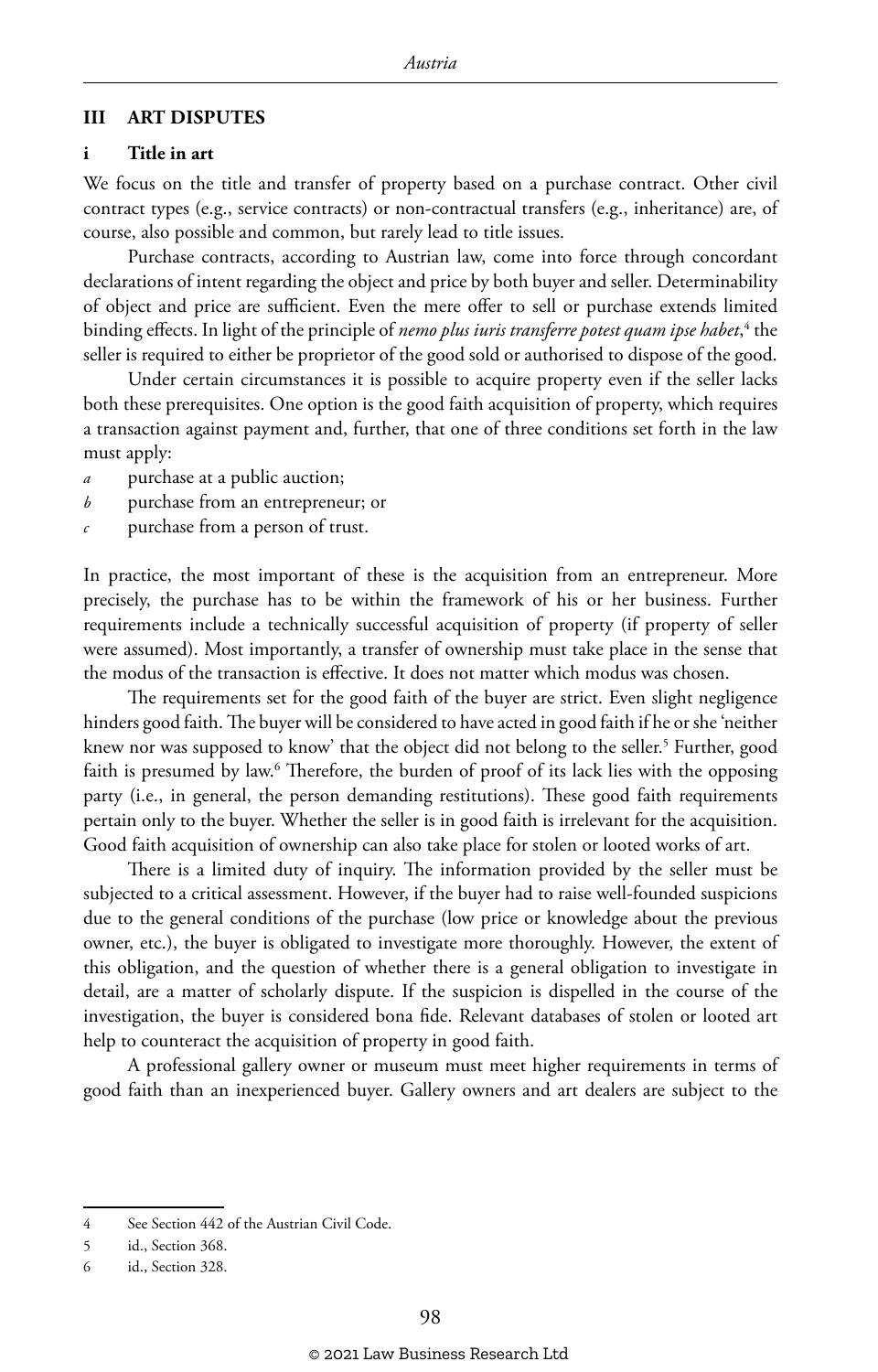due diligence standard of Section 347 of the Austrian Commercial Code with regard to their contractual relationships. They must possess the knowledge and skills that, according to the prevailing public perception, can be expected in the industry and in such a company.

#### **ii Nazi-looted art and cultural property**

The regime applicable to restitution of Nazi-looted art is determined by the current possessor. In the case of works of art owned by the federal government (via a federal collection), restitution can be applied for in accordance with the Art Restitution Act (KRG). Works of art in possession of one of Austria's nine states can be restituted in accordance with state legislation, which largely follows the provisions of the KRG. In principle, there is no restitution regime for works of art in private possession. Some private institutions nevertheless willingly submit to the provisions of the KRG. For conciseness, this chapter is limited to restitution under the KRG.

Under the KRG, the transfer of Nazi-looted artworks to their rightful owner or to the heirs of the last rightful owner can be applied for. The case will be assessed by a specially established Restitution Advisory Board. This council examines the factual and legal situation and issues a written recommendation. It is supported in this process by the Commission on Provenance. The board's recommendations are published online and usually include a very thorough historical analysis of the case.

The board's recommendation for restitution (or, as it may be, against restitution) is submitted to the competent Federal Minister. The latter is responsible for the final decision of whether to restitute or not. In theory, the Minister is not bound by the board's findings. In practice, however, the Minister has always adhered to the given recommendations for restitution.

Once the process has been set into motion, the applicant's possibilities of participation are limited. In particular, he or she has no legal remedies for challenging the decision. However, in individual cases, proceedings have been reopened, particularly where new facts have arisen. Further, it is important to understand that the applicant, even if the board decides in his or her favour, does not have a legal claim to restitution.

#### **iii Limitation periods**

If the strict rules of good will do not lead to acquisition of property (see Section III.i), acquisition through limitation may be resorted to by the buyer, to obtain property of an artwork that was purchased with a defective title. De facto, this is to be considered limitation of property from the owner's point of view, hence it follows stringent rules. As a result of the acquisition, the previous owner loses his or her property and the owner acquires original ownership. The former owner has no right of enrichment against the owner and new proprietor.

A prerequisite for this is qualified possession for a certain period of time, which is generally three years. If the prior owner was an entity under public or private law, this limitation period is doubled to six years.

Qualified possession in this sense is possession that is 'lawful, honest and genuine': lawful, as in the new owner had an appropriate title when obtaining the object (e.g., sale); honest, as in for probable reasons, the new owner may consider the artwork to be his or her property (this honesty must be present throughout the whole process of compilation (i.e., the entire limitation period)); and genuine, as in the new owner did not obtain the artwork fraudulently, through force or misappropriation.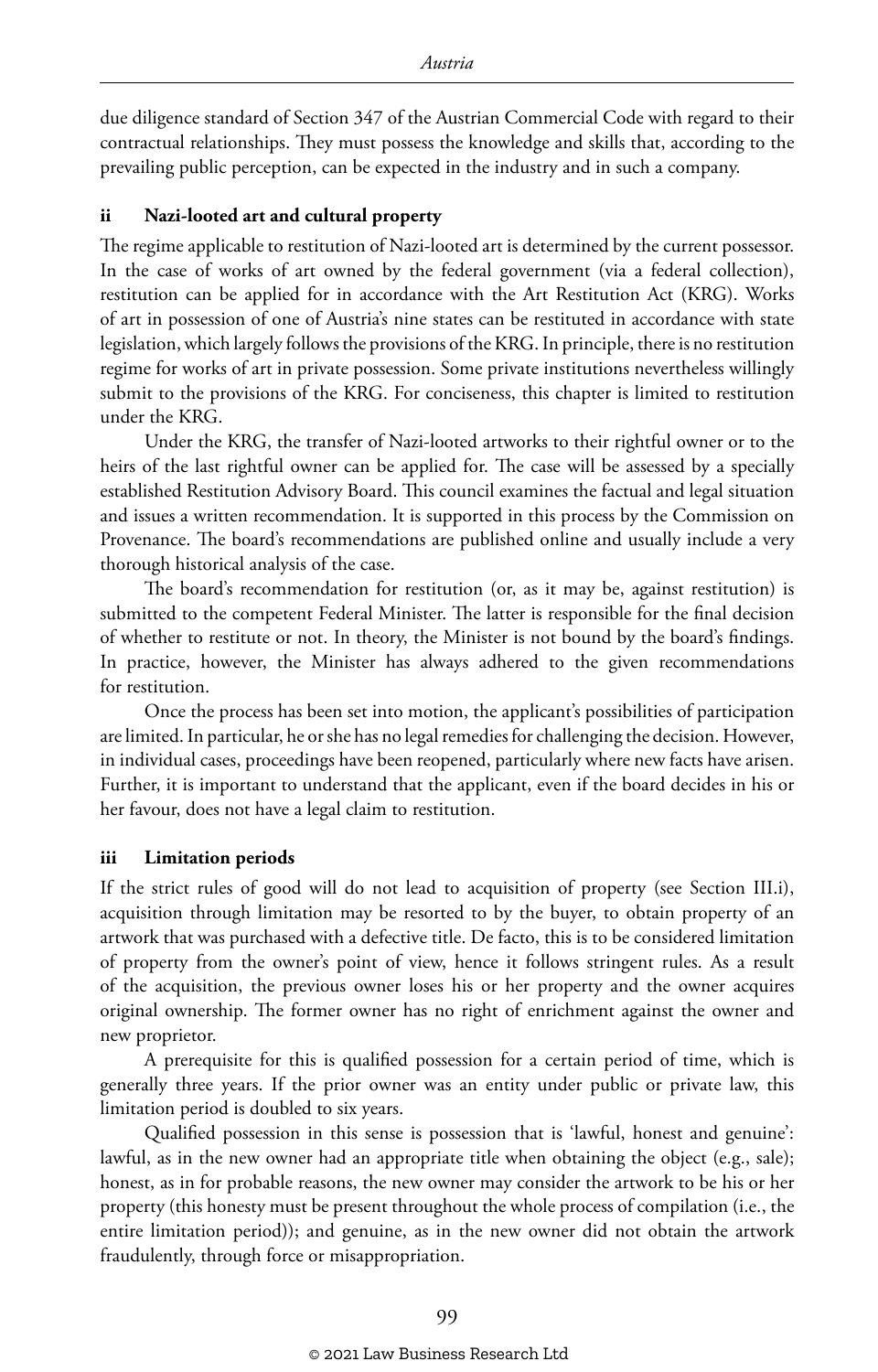Given these preconditions and the passing of the applicable limitation period, the person in possession obtains property of the artwork. The prior proprietor's right ceases.

#### **iv Alternative dispute resolution**

To maintain and promote Austria as an attractive place of arbitration – the International Arbitral Centre of the Austrian Federal Economic Chamber, the VIAC, contributes to its popularity – a modernisation and adaptation of arbitration law had become inevitable. The revamping of the relevant provisions on arbitration was based on the UNCITRAL Model Law, which today represents the international gold standard. Essential cornerstones of the reforms, the last of which was passed in 2013, are the reorganisation of objective arbitrability, liberalisation of the formal requirements for the arbitration agreement, the abolition of the requirement of a written special power of attorney for the conclusion of an arbitration agreement for entrepreneurs, the reorganisation of the relationship between ordinary courts and arbitral tribunals and the introduction of the possibility to order provisional and securing measures, as well as the revision of the grounds for annulment.

Austria is one of the few countries in Europe with a comprehensive legal regulation for mediation in civil matters. On 1 May 2004, the Civil Law Mediation Act came into force. The goal of the Law is to ensure the quality of mediation. The Civil Law Mediation Act therefore primarily regulates the accreditation, training and duties of mediators. The scope of the Law only covers mediation by mediators registered under the Civil Law Mediation Act. Mediation by other, non-registered, mediators remains possible. Mediation conducted by registered mediators is subject to certain legal advantages, such as the right to refuse to testify and the suspension of the statute of limitations. However, the Civil Law Mediation Act does not contain any provisions on the mediation procedure itself or the final agreement reached by the parties, the enforcement of which is subject to the instruments of civil procedure (e.g., conclusion of a settlement).

The Court of Arbitration for Art (CAfA) is a specialised arbitration and mediation tribunal founded in 2018 exclusively dedicated to resolving art law disputes. CAfA conducts proceedings around the world, addressing the full spectrum of art disputes, including authenticity, contract and chain of title disputes and copyright claims.

The cases are heard by arbitrators and mediators who are seasoned lawyers familiar with industry practice and issues specific to art disputes. For arbitrations in which forensic science and provenance issues arise, tribunal-appointed experts provide neutral expert evidence.

#### **IV FAKES, FORGERIES AND AUTHENTICATION**

The prime method for preventing the acquisition of a fake, forgery or inauthentic artwork is ensuring the provision of a legal warranty. As a rule, title errors will also result in warranty cases. The aggrieved party has the duty to prove that the defect already existed at the time of delivery of the artwork. This is not usually a major problem in the case of title defects and with regard to fakes.

If the purchaser is aware of the defect at the time of conclusion of the contract, the warranty is void. The same applies to obvious defects. However, the same shall apply if the seller has concealed the defect or guaranteed the quality.

Under Austrian law, warranty claims have a time limit of two years from knowledge of the defect, in the case of defects of title. Theoretically, an exclusion of the warranty period is possible, but not where the purchaser is a consumer.

#### © 2021 Law Business Research Ltd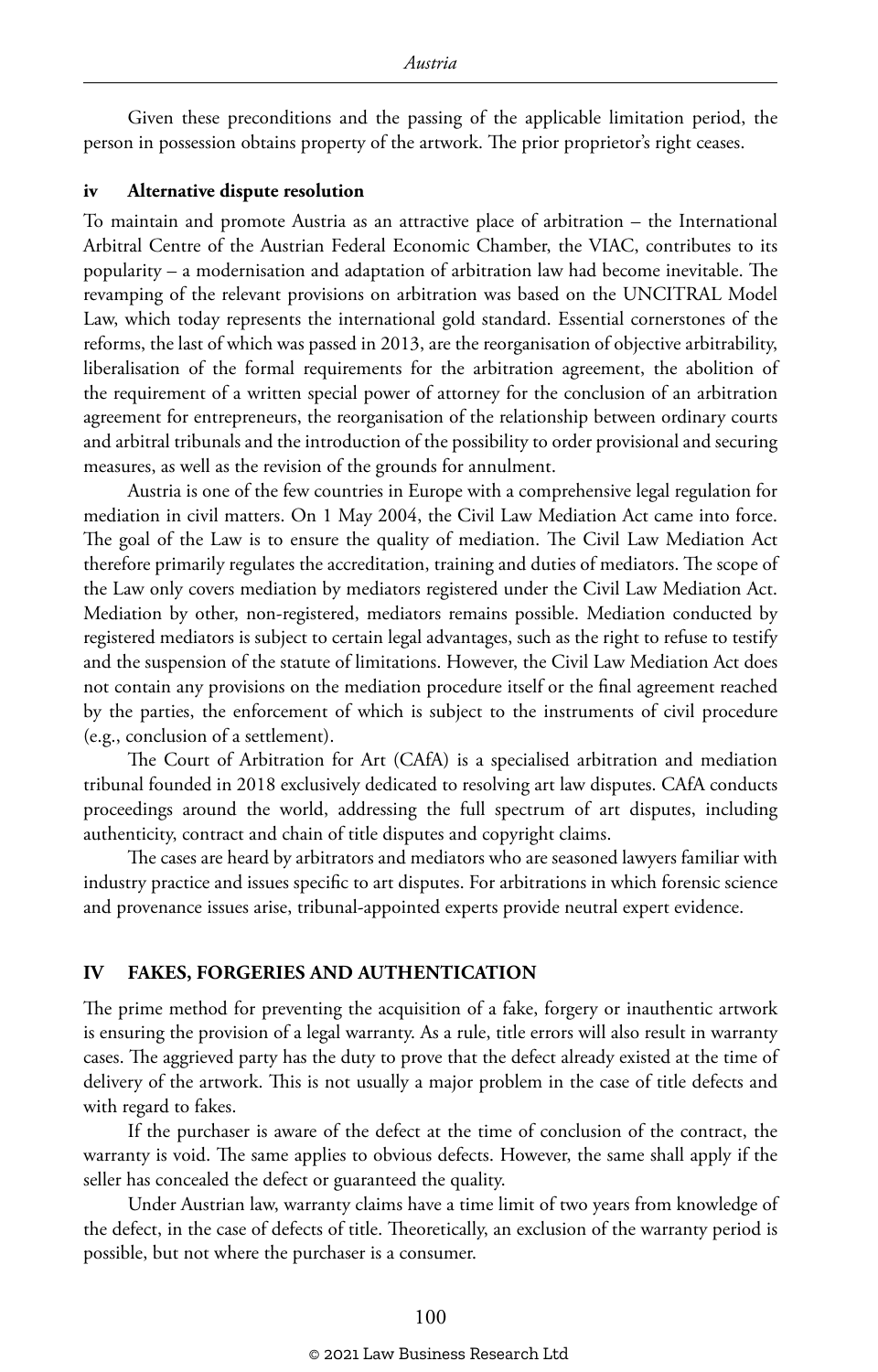It is recommended that authenticity is explicitly defined in the contract at the time of purchase. Otherwise, the parties' intent must be determined based on the circumstances at the time the contract is concluded. A guarantee of authenticity can also be given tacitly, but in this case, there must be no doubt on the part of the buyer about the authenticity and that the seller actually intends to vouch for this authenticity. Factors to be taken into account include the artist's details (signed student's work, workshop artist), price, accompanying documentation, such as expert opinions and catalogues raisonnés, and description in the catalogue or promotion in the course of the business transaction.

Warranties cannot be excluded in sales to consumers. Members of the art industry, such as gallerists and auction houses, are held to a stricter standard.<sup>7</sup>

#### **V ART TRANSACTIONS**

#### **i Private sales and auctions**

In a broader sense, the term 'private sales' covers all sales where there is a consumer on the seller's side. As a result, the legal framework is less strict from the seller's point of view. This is particularly relevant in practice regarding the strict duties of care of the entrepreneur, which do not apply to a private seller.

Meanwhile, the seller (or his or her representative) can have an impact on the legal position of the buyer in those circumstances in which the title of the seller is defective (i.e., in the case of acquisition of ownership in good faith). This is, as described in detail above, only possible in certain circumstances that are precisely defined by law. When buying from a private person, two of these three defined conditions are usually ruled out. De facto, this means that a bona fide acquisition of property from an unauthorised private person is usually only possible if the (unauthorised) seller is a 'trusted person' of the actual owner. This means a person to whom the owner has entrusted the artwork, as in the owner has voluntarily transferred it into the exclusive custody of the trusted person.8 This situation is quite rare in practice, which is why title defects in the context of private sales in the narrower sense have to be solved via the rules of acquisition by limitation.

On a practical note, private sales are usually handled with the support of professional tradespeople – be it galleries or auction houses. Consumer protection rules apply when a business directly contracts with a consumer. A business in this sense is any organisation of independent economic activity on a permanent basis, even if it is not aiming to make a profit. This will generally apply to art dealers, auction houses and galleries. Granted, this distinction may be more difficult to make in the case of private foundations. Here, an analysis is required in each individual case.

In practice, the sale through auction houses is one of the most important distribution channels for works of art. Auction houses in this sense are physical auction houses. This type of sale must be distinguished from sales via online auctions, which, according to the prevailing case law, are considered normal sales contracts in the context of e-commerce.<sup>9</sup>

Depending on the legal position of the seller and the auctioneer – above all, depending on in whose name and on which account the auction is conducted – the applicable rules can

<sup>7</sup> See Section III.i for a discussion on Section 347 of the Austrian Commercial Code.

<sup>8</sup> Austrian Supreme Court (OGH) 6 Ob 549/85.

<sup>9</sup> OGH 4 Ob 204/12x.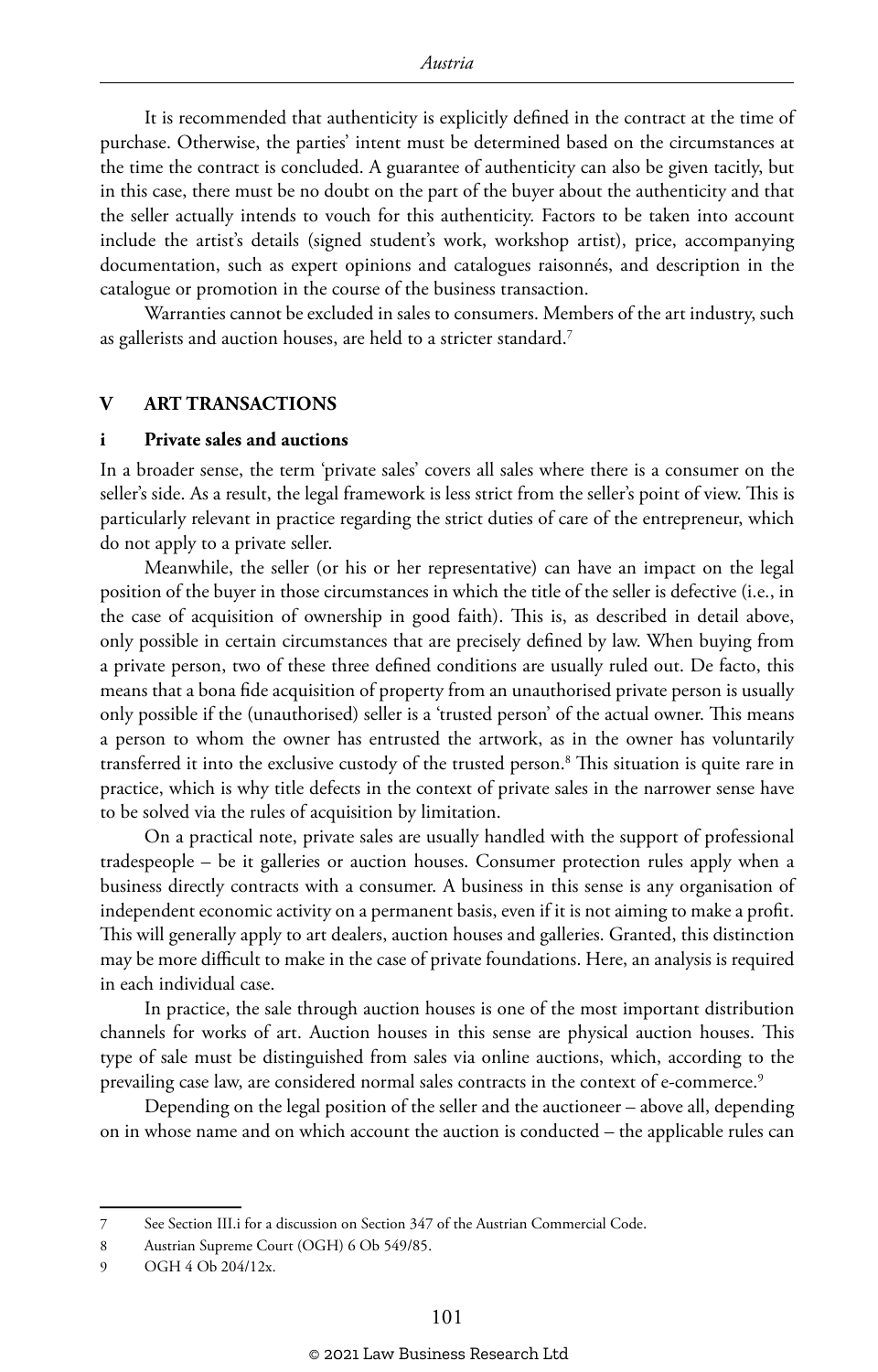be quite different. Most often, auction houses act as sales commission agents, auctioning works of art owned by the seller in his or her own name. However, a different arrangement is permissible, and the contractual framework must therefore be assessed in each individual case.

As a rule, contractual relationships exist between the auction house and the seller and between the auction house and the buyer. No direct contractual relationship is established between the seller and the buyer.

The auction house as commission agent has advisory and informational duties. This includes the commission agent ensuring that the commission property is free of defects. He or she must examine the work of art for recognisable defects and notify the seller of any objectively existing doubts about the authenticity of the work of art.10 The auction house is also obliged to check the works of art accepted for auction against databases of stolen or looted works of art.

The auction house shall be liable as expert regarding the estimated price. The auction house is theoretically able to reduce the opening bid in the absence of bids in the auction. However, the seller then has the right to reject the transaction. This right must be executed immediately after the auction house's notice of sale. In theory, the auction house then has the possibility to pay the difference.

Should it turn out after the auction and transfer of ownership that the work of art does not originate from the stated artist or contains other defects, several legal bases for the reverse transaction of the purchase may be resorted to. In this case, the seller shall repay the proceeds and the auction house shall also return what it has received as commission. The general terms and conditions can effectively provide that a rescission of the transaction due to warranty is excluded. Exceptions to such exclusion shall apply to consumer transactions. Here, however, the auction house has fiduciary duties towards the seller. The auction house may only cancel the transaction with the consent of the issuer. In the event of a conflict of interest, the auction house is not neutral but must protect the interests of the seller.

#### **ii Art loans**

Under certain conditions, Austrian law allows for the application for material immunity of artworks on loan that are imported into the country. The Federal Law on the Temporary Material Immunity of Loans of Cultural Property for the Purpose of Public Exhibition<sup>11</sup> provides that, before foreign cultural property is imported, immunity in respect of the works of art may be requested by ministerial decision. This promise of immunity cannot be revoked.

A commitment can only be given if the picture is to be exhibited in a federal museum. The artwork is then protected against official and private access. Courts that are called upon to secure a claim must reject the action. Most of Austria's nine states have enacted comparable state legislation with regard to their state museums.

#### **iii Cross-border transactions**

A strict regime of export restrictions is set forth in the Cultural Heritage Protection Act. In general, the export of protected cultural property as well as the export of cultural property not yet protected is subject to permission by the authorities.

<sup>10</sup> OGH 4 Ob 167/09a.

<sup>11</sup> Austrian Federal Law Gazette No. 133/2003.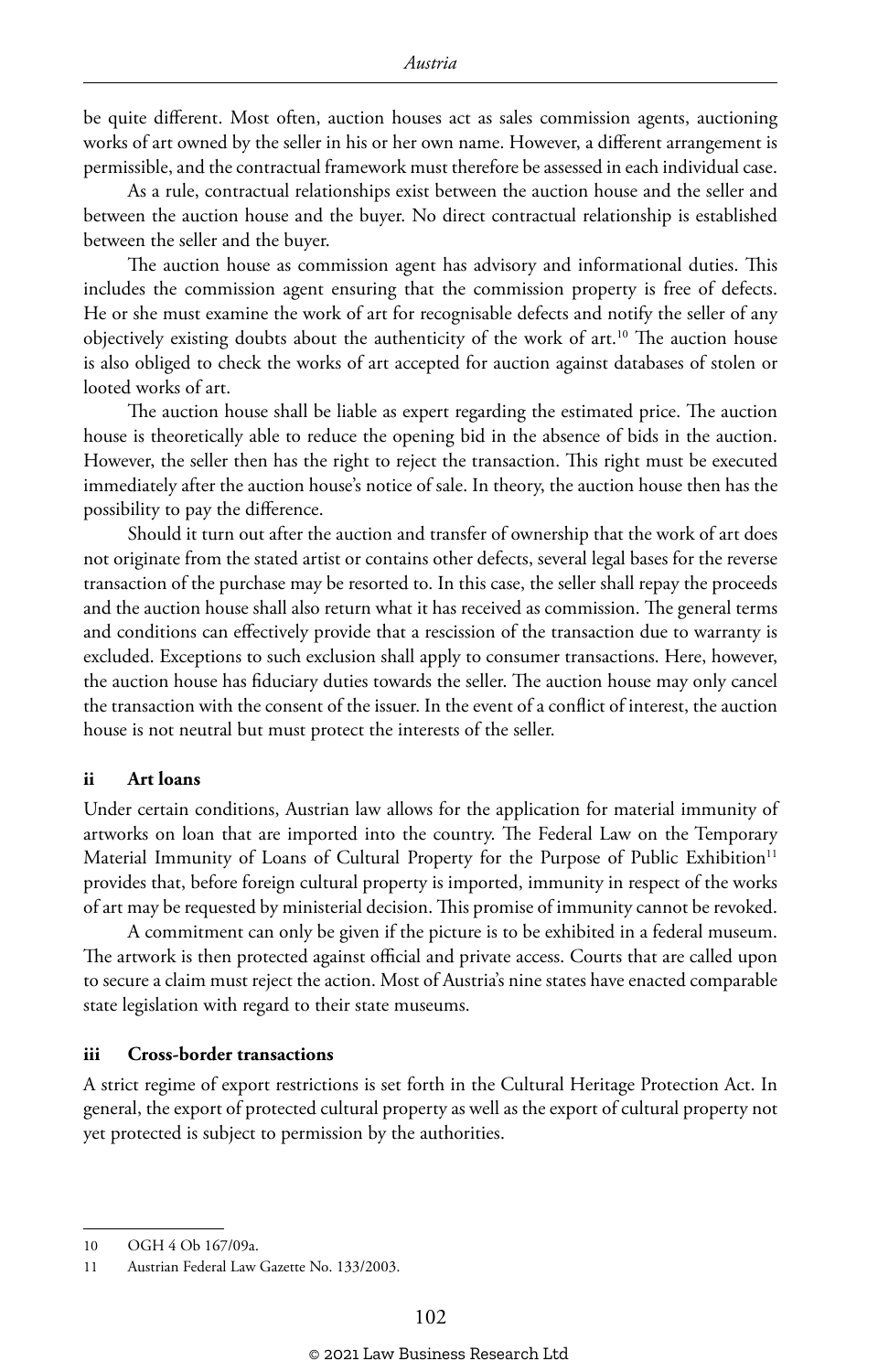Concerning the former, export regulations are very stringent, and export permissions will only be granted in crucial cases, meaning in cases where the value of the export of the object outweighs the public interest that led to its protection as cultural property in the first place. Burden of proof lies with the proprietor of the object.

Concerning the latter, the competent Ministry regularly publishes a decree of *de minimis* thresholds, below which permission is not necessary. Should the authorities conclude that an object not formally protected may not be exported, it is obliged by law to initiate protection proceedings concerning the object. Thus, a request for granting export permission may lead to unpleasant consequences for the owner of a cultural object.

An exception to this rule encompasses works of contemporary art, which may be exported without the need for permission, unless they have been formally declared public heritage. Further exceptions apply in cases of temporary import of artworks to Austria.

In the first instance, the applicant requesting permission to export is the only party before the responsible office. The advisory board will be called upon in a consulting role. On appeal before the Administrative Court, the responsible office is reduced to being a regular party defending its decision. In general, there is no cost compensation in these proceedings. Duration depends on the workload of the office or court but lies within EU averages.

There are some exceptions to the general rules stated above. Temporary export may be permitted in return for a security deposit amounting to two times the market value of the object, so long as the return of the object to Austria is not endangered.

Legal consequences of a breach of these provisions are stringent. In addition to monetary fines, the Austrian legal framework provides for restoring orders: where cultural property is exported without permission, the authorities may order the exporter to effect appropriate measures to retrieve the object at its own expense. This may include the order to purchase the object. Objects retrieved this way may be expropriated by the state.

#### **iv Art finance**

There has been a strong rise in demand – especially from foreign clients – for finance via art loans. Art loans are known to be very popular in countries where it is not necessary to hand over the pledged work of art. In principle, Austrian law does require the handover of the work of art in addition to the pledge agreement. However, there is an important exception: if the artwork is in the custody of a third party (e.g., a museum), the pledge can be perfected by a pledge agreement and the formal instruction by pledgor and pledgee, sent to and received by the third party, that the chattel is pledged to the pledgee and that the third party is instructed to hold the pledged chattel for and on behalf of pledgee. Decisive for the applicability of Austrian law is the place where the work of art is located. The lender is obliged to ensure the careful storage of the pledged work of art.12

In accordance with EU legislation, Austria has strict rules in place to implement money laundering and know-your-customer provisions. In practice, this means that auction houses and galleries must identify and verify the identity of the contracting parties for transactions exceeding €10,000 (whether in one transaction or in several transactions). In the case of natural persons, this means the presentation of an official photo identification. In the case of legal persons, the upright status, name, legal form, power of representation and registered office of the legal person as well as the identity of its beneficial owners must be verified.

<sup>12</sup> OGH 10 Ob 19/03x.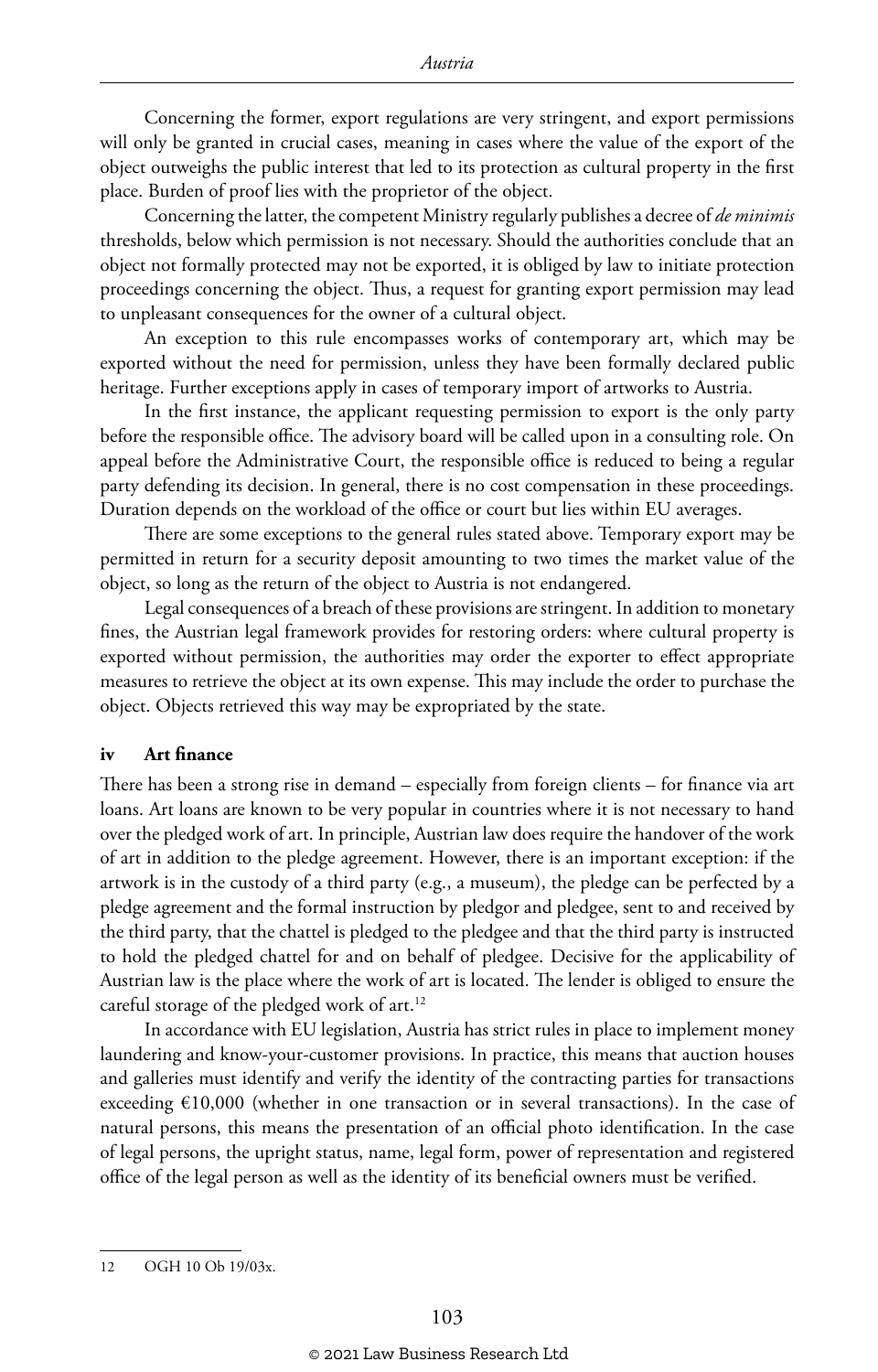#### **VI ARTIST RIGHTS**

#### **i Moral rights**

Austrian copyright law provides for robust protection of the author's moral rights. The author has the inalienable right to claim authorship if it is contested or the work is attributed to someone else. This right can also be exercised by the person to whom the copyright has been transferred after the death of the author. However, this right does not protect against incorrect attribution (i.e., where a work is incorrectly attributed to a particular author who did not create it). Therefore, it will not provide sufficient means for the handling of counterfeits that are not copies of actually existing works, but rather new creations that contain false signatures. Such cases will have to be dealt with under regimes different to copyright law. Section 20 of the Austrian Copyright Act further determines whether and in what manner the author's designation is to be provided.

The protection of the integrity of works provides the author the means to bar others from making changes to the work. This may be abbreviations, additions or other changes to the work itself, the title or the author's designation, unless approved by the author or permitted by law. The author's consent to modifications does not prevent him or her from opposing distortions, mutilations or other modifications that seriously affect his or her intellectual interests in the work.

#### **ii Economic rights**

Economic rights conferred to artists by Austrian copyright law are largely aligned with harmonised EU copyright law. Section 14 of the Austrian Copyright Act acts as an introduction to economic rights and defines their character as exclusive rights. They enable the author to exclude others from executing them. For the sake of brevity, this chapter focuses on a selection of those economic rights deemed most relevant in an art law context.

Section 15 confers the right to reproduction of the work exclusively to the author. The concept of reproduction is to be interpreted very broadly and includes permanent and transient copies. It covers any reproduction, no matter by what technique and by what means. The reproduction of parts of a work is also protected and requires the consent of the author. De facto, it is the most important protective mechanism of the author, as it allows him or her to keep control and an overview of his or her work.

The distribution right, as set forth in Section 16 of the Copyright Act, confers the author the exclusive right to distribute the work (i.e., to offer it for sale or put it into commercial circulation). Offering for sale in this sense is realised by both offering the work or copies thereof. Putting into circulation hinges on the transfer of ownership. The distribution right is based on a physical concept of a work. The wireless transmission of works or the performance of works does not normally fall under this distribution right. (However, other economic rights (e.g., the right to broadcast, right of making available or performance right) may apply here.)

Noteworthy in this context is the principle of European exhaustion (or European first sale doctrine). Once a specific specimen has been put into circulation in the European Economic Area with the consent of the author, it can be freely redistributed without requiring the author's consent.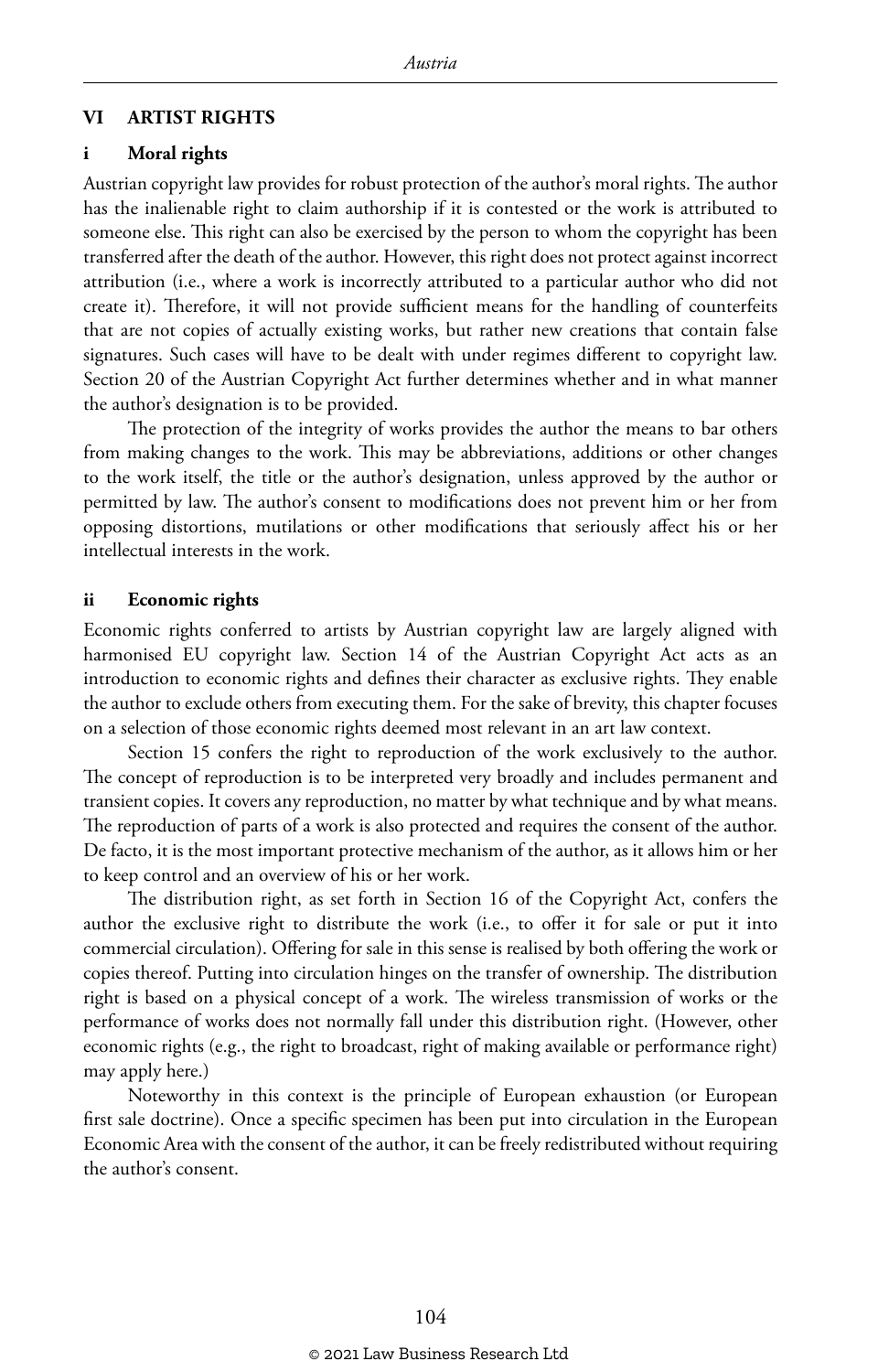The right to broadcasting encapsulates the right to make content protected by copyright perceptible to a remote public by means of technical transmissions at a given time within a given territory. It regulates broadcasting, in principle, irrespective of the technical means of distribution (including the internet).

However, not every broadcast via the internet is an infringement on the right to broadcast. Due to rapid technological development, a clear-cut definition of what is to be construed as broadcast is not always possible. As a rule of thumb, live streaming falls under the right to broadcast, whereas on-demand streaming, where the user chooses the time of the broadcast, is not covered by the broadcasting right.

Right of recital, performance and presentation as set forth in Section 18 of the Copyright Act combines several forms of communication to the public of different categories of works. The author is not only granted the exclusive right for direct performance but also for performance by means of audio and video carriers, loudspeakers, screens and such like. Central to its scope is the somewhat opaque concept of the 'public'.

Finally, the Section 18 of the Copyright Act right of making available to the public grants an exclusive right for the monetisation of a work over the internet (or comparable networks accessible to the public). It grants the author the exclusive right to exploit his or her work in the form of offering it for interactive retrieval. In this situation, it is therefore up to the public to choose the time and place of consumption.

#### **iii Resale rights**

In slight divergence from the above-mentioned economic rights, the resale right (droit de suite) of Section 16b of the Copyright Act is not an exclusive right, but a right to remuneration. It grants authors a claim to a part of the sales price if their works of fine art are resold. This entitlement is subject to certain conditions such as minimum proceeds and the participation of a representative of the art market.

The legal framework is harmonised throughout Europe by the Resale Rights Directive,<sup>13</sup> the aim of which was to ensure that artists can participate in the creation of value in their works. Authors, such as authors of plays or composers, can derive income on a continuous basis from the physical forms of exploitation (reproduction and distribution) on the one hand, and from communication to the public (broadcasting and making available) of their works on the other. Visual artists are restricted to a single sale. To counteract this, the legislator has decided to create a further channel of remuneration for visual artists.

Subjects of the resale right are original works of art either created by the author or produced in limited edition under his or her supervision, authorised by him or her, or otherwise considered originals. The resale right fee is degressive and is calculated as a percentage of the sales proceeds. It is capped at  $£12,500$ . Hence the Austrian transposition is a minimum transposition of the Directive.

13 Directive 2001/84/EC of 27 September 2001.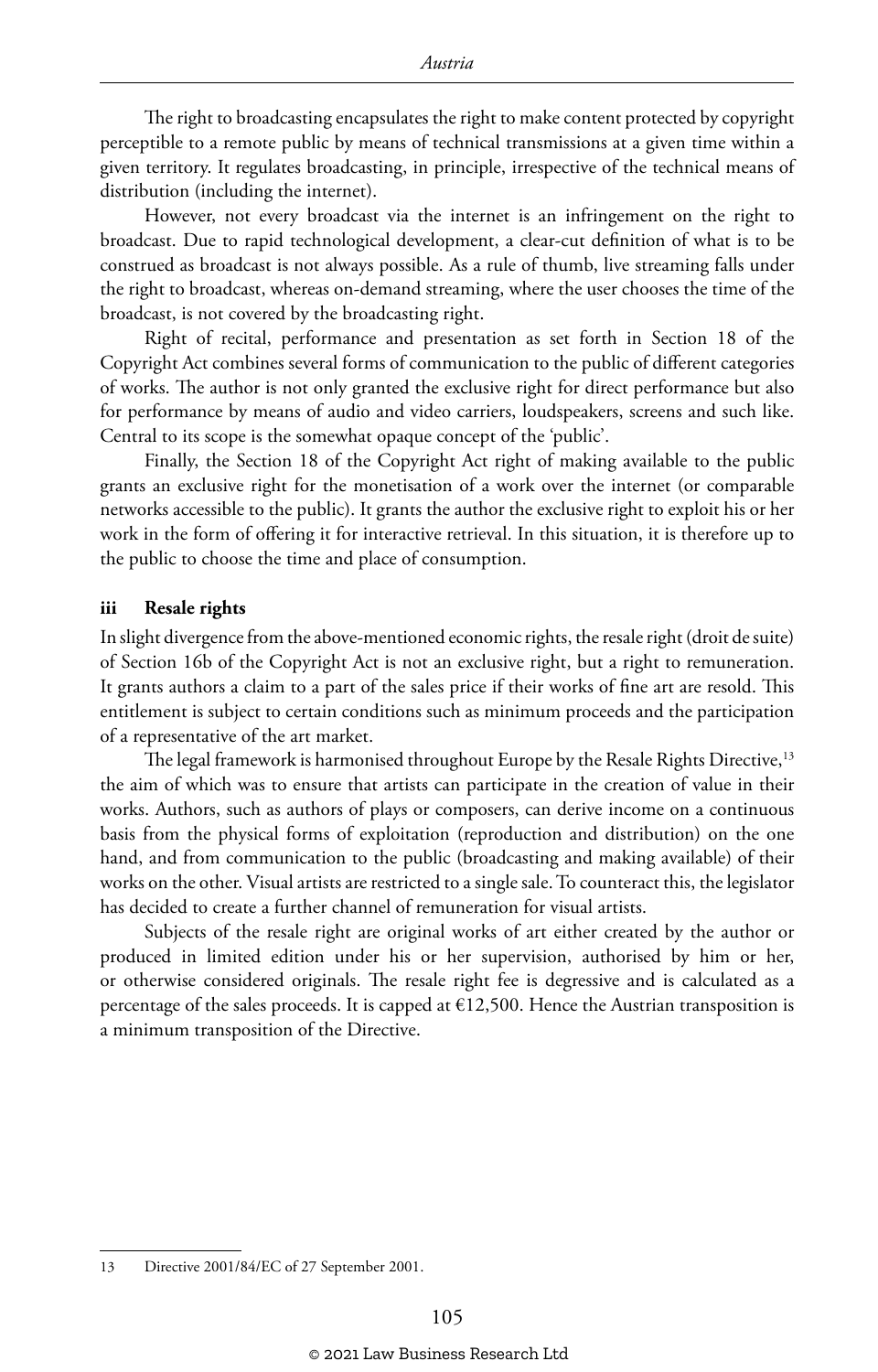#### **VII TRUSTS, FOUNDATIONS AND ESTATES**

A frequent instrument for the preservation of collections or the organisation of artists' estates is the endowment into a foundation. When the foundation is set up, assets are dedicated to a specific purpose and become an independent entity. They cease being the owner's property and are administered in accordance with the foundation deed.

Foundations are not companies under Austrian law, but nevertheless have legal personality.

The dedicated assets upon establishment of a private foundation must amount to at least €70,000, whereby a foundation entrance tax of 2.5 per cent must be considered. The foundation must have one or more beneficiaries and is managed by a foundation board, which may consist of at least three members. The founder may also be a member of the board, but only if he or she is not also a beneficiary.

Subsequent amendments to the foundation deed are possible, provided the founder has reserved the right to amend the declaration of foundation. Otherwise, the foundation deed may only be amended with the consent of the court.

#### **VIII OUTLOOK AND CONCLUSIONS**

As in 2020, few other issues have been as dominant in 2021 as the covid-19 pandemic. The impact of the pandemic on the arts industry will be the defining issue of the coming months and years and unfortunately still cannot be assessed with the necessary certainty.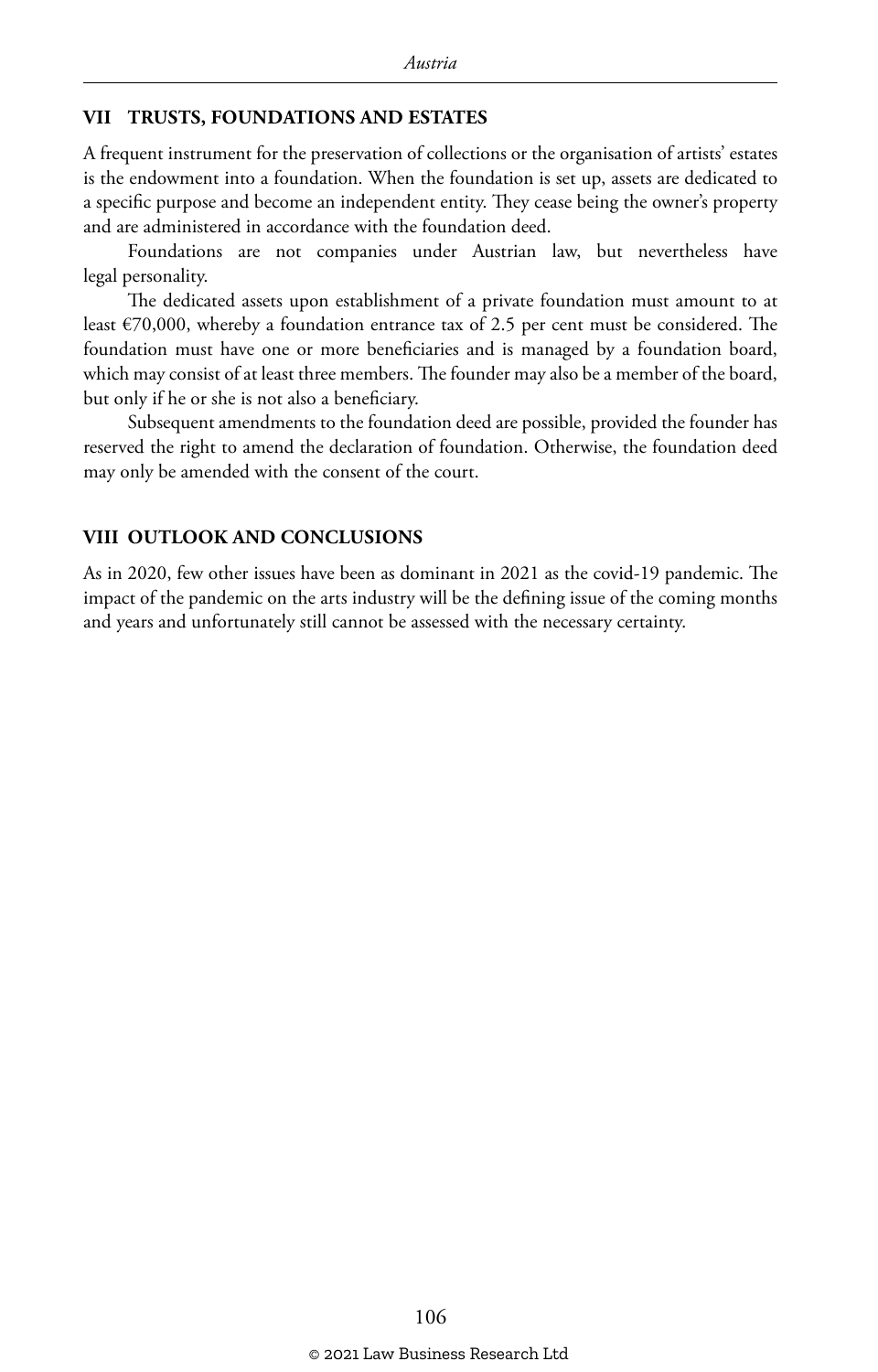## ABOUT THE AUTHORS

#### **PETER M POLAK**

*Polak & Partner Attorneys-At-Law*

Peter M Polak is the name partner of Polak & Partner. He graduated from the University of Vienna School of Law with a JD in 1982. In 1984, he obtained a master of laws degree (LLM) from the University of California, School of Law (Boalt Hall) and was subsequently admitted to the California Bar in 1986. He was admitted to the Austrian Bar in 1989. Before establishing Polak & Partner, he worked as an associate at Gibson, Dunn & Crutcher (1984–1985) and as an associate and then partner at Preslmayr & Partner (1986–1990). He has also been an associate professor at the Webster University, St Louis, Vienna Campus (1989). Peter Polak is author of numerous publications in the areas of corporate, tax and anti-trust law and a certified court interpreter for the English language.

Peter Polak has extensive experience in the areas of international transactions, corporate law, banking and finance, antitrust law and art law.

#### **PHILIPP FELBERMAIR**

#### *Polak & Partner Attorneys-At-Law*

Philipp Felbermair has been an associate at Polak & Partner since 2019. He read Middle Eastern studies and law at the University of Vienna, where he graduated with a bachelor of arts degree in 2013 and a *Mag iur* in 2017. Before joining Polak & Partner, Philipp Felbermair gained valuable work experience during several internships. His main areas of practice comprise art law, corporate law and banking law, as well as life sciences law.

#### **POLAK & PARTNER ATTORNEYS-AT-LAW**

Am Getreidemarkt 1 1060 Vienna Austria Tel: +43 1 582 580 Fax: +43 1 582 582 p.polak@fplp.at p.felbermair@fplp.at www.fplp.at